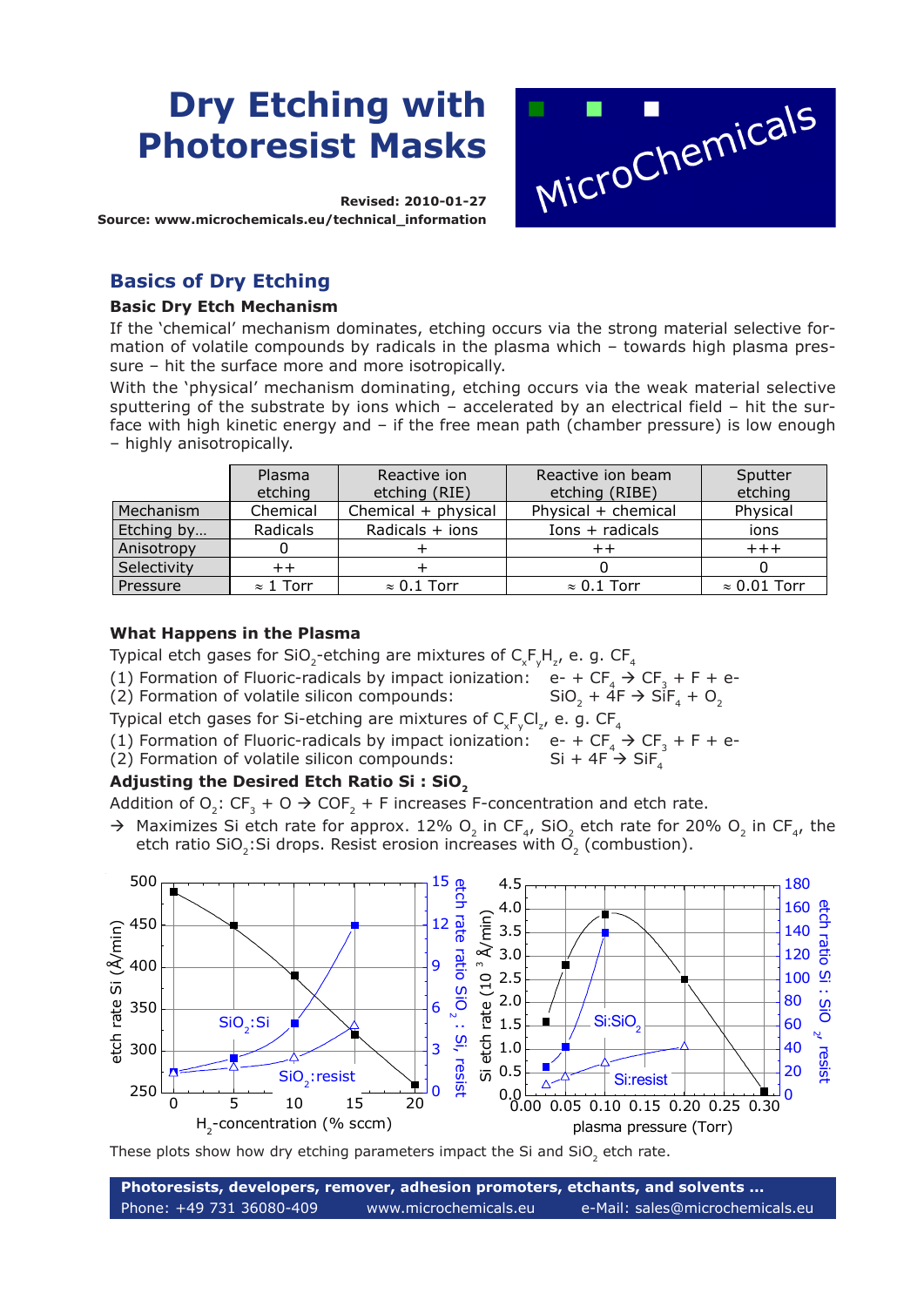Addition of H<sub>2</sub>: H + F  $\rightarrow$  HF reduces F-concentration and etch rate.

 $\rightarrow$  Reduces the Si etch rate more than the SiO<sub>2</sub> etch rate (fig. below)

Addition of H<sub>2</sub>: CF<sub>4</sub> + H + Si  $\rightarrow$  CH<sub>y</sub>F<sub>y</sub> causes polymer formation on Si.

 $\rightarrow$  Preferentially takes place on Si surfaces thus stopping Si etching

#### **Attaining Steep Resist Sidewalls**

#### **Suited Photoresists**

While resists designed for wet etching predominantly show an optimized adhesion, resists for dry etching such as the  $AZ^{\otimes}$  6600 series, or the A $Z^{\otimes}$  701 MiR are better suited for attaining steep resist sidewalls.

For resists films thicknesses exceeding 5  $\mu$ m, the AZ® 9260 with its superior aspect ratio is a good option.

#### **Optimized Softbake Parameters**

An adjusted softbake temperature and time are important to attain the maximum contrast (high development rate, low dark erosion) of a given positive resist as a basic requirement for steep sidewalls. If the softbake is performed to short or/and too cool, the high remaining solvent concentration in the resist film causes a high dark erosion rate. If the softbake has been applied too long or/and too hot, a significant amount of the photo active compound will be thermally decomposed which lowers the development rate.

We recommend a softbake at 100°C for 1 minute per um resist film thickness on a hotplate. Detailed information on softbaking can be found in the document Softbake of Photoresists.

#### **Sufficient Rehydration**

DNQ-based resists (= almost all  $AZ^{\otimes}$  positive resists) require a certain water content during exposure in order to subsequently attain a high development rate. A high development rate keeps the total dark erosion low and therefore is a requirement f[or steep sidewalls.](http://www.microchemicals.com/technical_information/softbake_photoresist.pdf)

After the softbake, the resist film is almost water-free and requires the absorption of water from the air. Thus, a resist film thickness dependant delay at a certain air humidity (*rehydration*) between baking steps and exposure is required for positive resists with the demand of steep sidewalls. Please consult the document Rehydration of Photoresists for more details on this topic.

#### **Contact Exposure**

A gap between photomask and resist surface extends the diffraction pattern and therefore makes it impossible to attain steep sidewalls. Po[ssible \(unintended\) reasons](http://www.microchemicals.eu/technical_information/photoresist_rehydration.pdf) for a gap are:

- Particles in the resist caused by either insufficient cleanroom conditions, contaminated substrates, or expired photoresist,
- bubbles in the resist film caused during dispensing, or an insufficient delay time after refilling/diluting/moving the resist,
- mask contamination by particles, or resist from previous exposure steps,
- rough, textured, or curved (strained) substrates,
- an edge bead, or a mask attached upside-down  $\odot$ .

#### **Optimized Exposure dose**

An optimized exposure dose is another requirement for attaining the maximum aspect ratio of a given resist: If the exposure dose is too low, the development time increases which increases the total dark erosion. Too high exposure doses cause an undesired exposure by scattering, diffraction, and reflection of the part of the resist which should not be exposed, making it soluble in the developer.

The optimum exposure dose can be determined with an exposure series which is very recommended for all new or changed processes: At a certain dose  $D_{\text{out}}$ , the development rate starts to saturate and will not further increase towards higher exposure doses. For most processes, the optimum exposure dose is close to  $D_{\text{opt}}$ . The document *Exposure of Photore*sists gives more information on this topic as well as recommended exposure doses for various resists.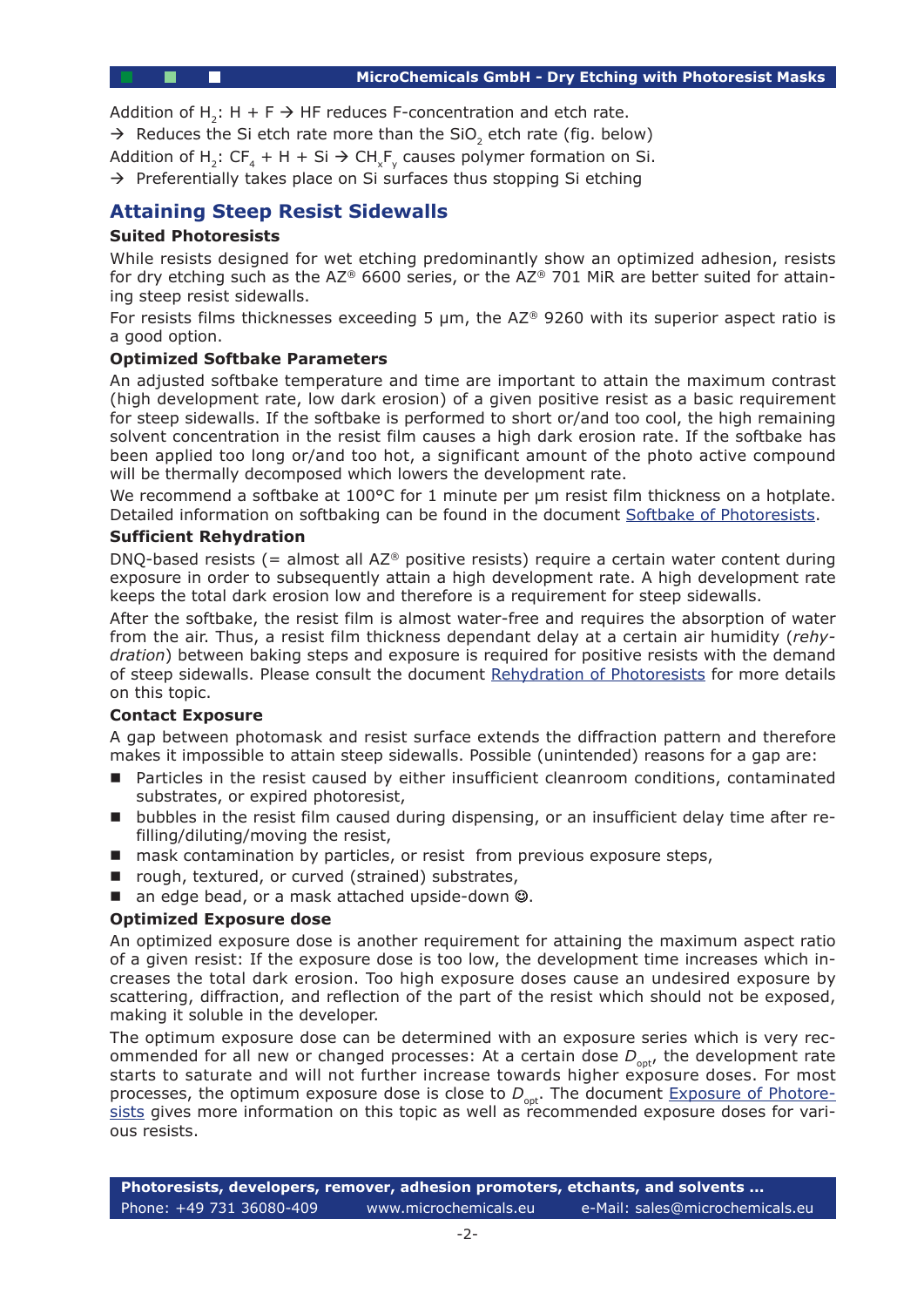#### **High Developer Selectivity**

Steep sidewalls require a developer allowing a high development rate of the exposed resist, and a minimized dark erosion of the unexposed resist.

In the case of positive resists, the dark erosion grows faster with the developer concentration than the development rate. Therefore, a proper dilution is required for a high selectivity (= development rate : dark erosion ratio). For high-resolution photoresist processes, it can be beneficial to apply a higher developer dilution than usual: An AZ® 400K : H<sub>2</sub>O or AZ®  $351B$  : H<sub>2</sub>O dilution ratio of  $1 : 5 ... 1 : 6$  (instead of typically  $1 : 4$ ), or a moderate dilution  $(2:1...1:1)$  of MIF developers such as AZ® 326 or 726 MIF which are usually applied undiluted.

Developers with an intrinsic high dark erosion should not be used: The AZ® 826 MIF, the AZ<sup>®</sup> Developer, and the AZ<sup>®</sup> 303 have a lower selectivity than the developers AZ<sup>®</sup> 400K, AZ® 351B or AZ® 326/726 MIF.

The document Resists, Developers, and Removers explains which developers are recommended for certain resists.

### **Thermal Stability**

During dry etc[hing, elevated temperatures beyon](http://www.microchemicals.eu/technical_information/resists_developers_removers.pdf)d the softening point of the resist will rounden the resist structures hereby deteriorating the steep sidewalls attained before. In order to maintain steep sidewalls during dry etching, we recommend the following techniques:

#### **Using Resists with Elevated Thermal Stability**

Non-crosslinking positive resists start softening from approx. 110°C on (holds for e. g. the AZ<sup>®</sup> 1500, 4500, 9200, or ECI 3000 series), or, respectively, from approx. 130°C on (e. g. the AZ<sup>®</sup> 6600 series the AZ<sup>®</sup> 701 MiR, and the AZ<sup>®</sup> 5214E) also depending on the process parameters such as the softbake conditions. Hereby the upper resist edges rounden, while the contact points of resist and substrate do not move (compare image series below).

Crosslinking negative resists such as the AZ® nLOF 2000 series, or the AZ® 15 / 125 nXT do not soften at any temperatures. The document Reflow of Photoresists gives further details on this topic.



Cross-section of AZ*®* ECI 3000 resist structures suffering from an increasing temperature. *Source: AZ-EM® AZ® ECI 3000 Product Data Sheet*

**Heat development** during dry etching close to or beyond the softening point of the resist used causes rounding of the resist profile which becomes transferred into the substrate. Possible work-arounds for lowering the temperature of the resist mask are:

- $\rightarrow$  An optimized heat coupling of the substrate to its holder (e. g. some turbo pump oil for proper heat transfer from strained, curved substrates),
- $\rightarrow$  a sufficiently high heat buffer (massive substrate holder construction) or
- $\rightarrow$  heat removal (e. g. black anodized aluminium as rear infrared radiator) from the substrate holder, and
- $\rightarrow$  a reduced etch rate and/or multistage etching with cooling interval(s) in between.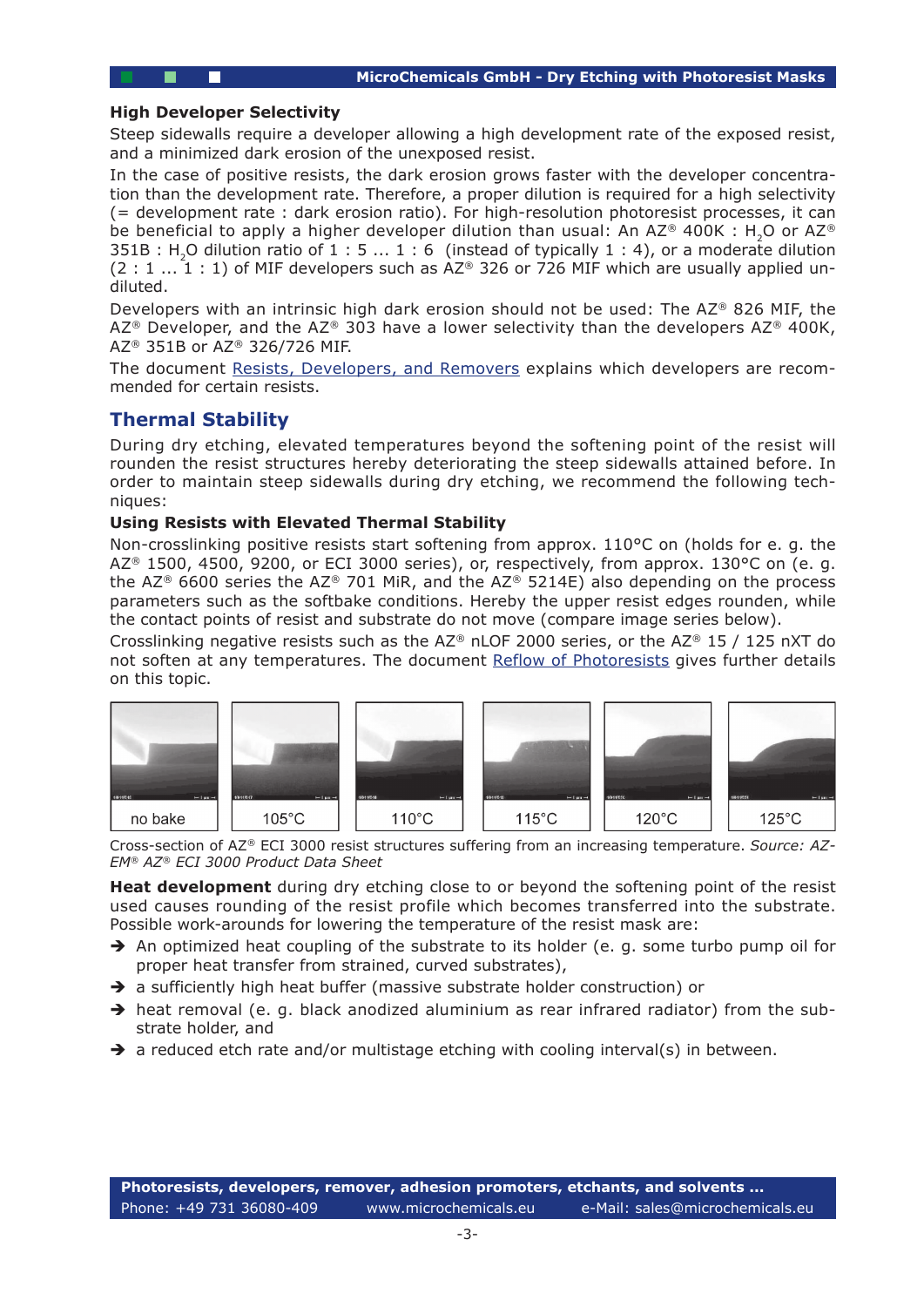#### **MicroChemicals GmbH - Dry Etching with Photoresist Masks**



300 nm lines and spaces with the AZ® 701 MiR @ 0.8 µm



700 nm lines and spaces with the AZ® nLOF 2020 @ 2.0 µm



450 nm lines and spaces with the AZ® ECI 3012 @ 1.2 µm

#### **Required Resist Film Thickness and Resolution**

#### **High Resolution Photoresists**

For very thin (200 nm ... 1 µm) resist films and highest resolution requirements, we recommend the thermally stable AZ® 701 MiR which can easily be diluted with PGMEA to adjust the resist film thickness. The thermally stable AZ® 6600 series covers the thickness range from 1 ... 5  $\mu$ m. If a higher resist film with high aspect ratio is required, the AZ® 9260 is a good choice, which, however, has a lower softening temperature of approx.  $110^{\circ}$ C.

#### **Process Conditions for High Resolution**

The conditions and for attaining a maximum resolution are generally the same required for steep sidewalls explained in the section *Attaining Steep Resist Sidewalls* of this document:

- $\rightarrow$  Optimum softbake parameters for a high contrast of the resist,
- $\rightarrow$  a sufficient rehydration,
- $\rightarrow$  an optimized exposure dose with using contact exposure without proximity gap, and
- $\rightarrow$  a developer with high selectivity.

The document High Resolution Photoresist Processing gives further information on this requirement.

## **Photoresist Removal after Dry Etching**

After dry etchi[ng, it is often hard or even impossible](http://www.microchemicals.eu/technical_information/high_resolution_photoresist_processing.pdf) to remove the resist film. There are several possible mechanism responsible for this issue:

- From temperatures of approx.  $150^{\circ}$ C on, positive photoresists thermally cross-link which makes them chemically stable in organic solvents.
- Cross-linking also takes place optically activated under deep-UV radiation (wavelengths < 250 nm) in combination with elevated temperatures which occurs during dry-etching.
- Material re-deposited on the resist structures during dry etching will also make it difficult to remove the resist film.

Possible work-arounds for lowering the temperature of the resist mask are ...

- $\rightarrow$  an optimized heat coupling of the substrate to its holder (e. g. some turbo pump oil for proper heat transfer from strained, curved substrates),
- $\rightarrow$  a sufficiently high heat buffer (massive substrate holder construction) or
- $\rightarrow$  heat removal (e. g. black anodized aluminium as rear infrared radiator) from the substrate holder, and
- $\rightarrow$  a reduced etch rate and/or multistage etching with cooling interval(s) in between.

The document Photoresist Removal gives further information on this requirement.

#### **Interested?**

We supply all mentioned resists also in 250 ml, 500 ml, and 1.000 ml units. Please contact us for further i[nformation!](http://microchemicals.net/technical_information/photoresist_removal.pdf)